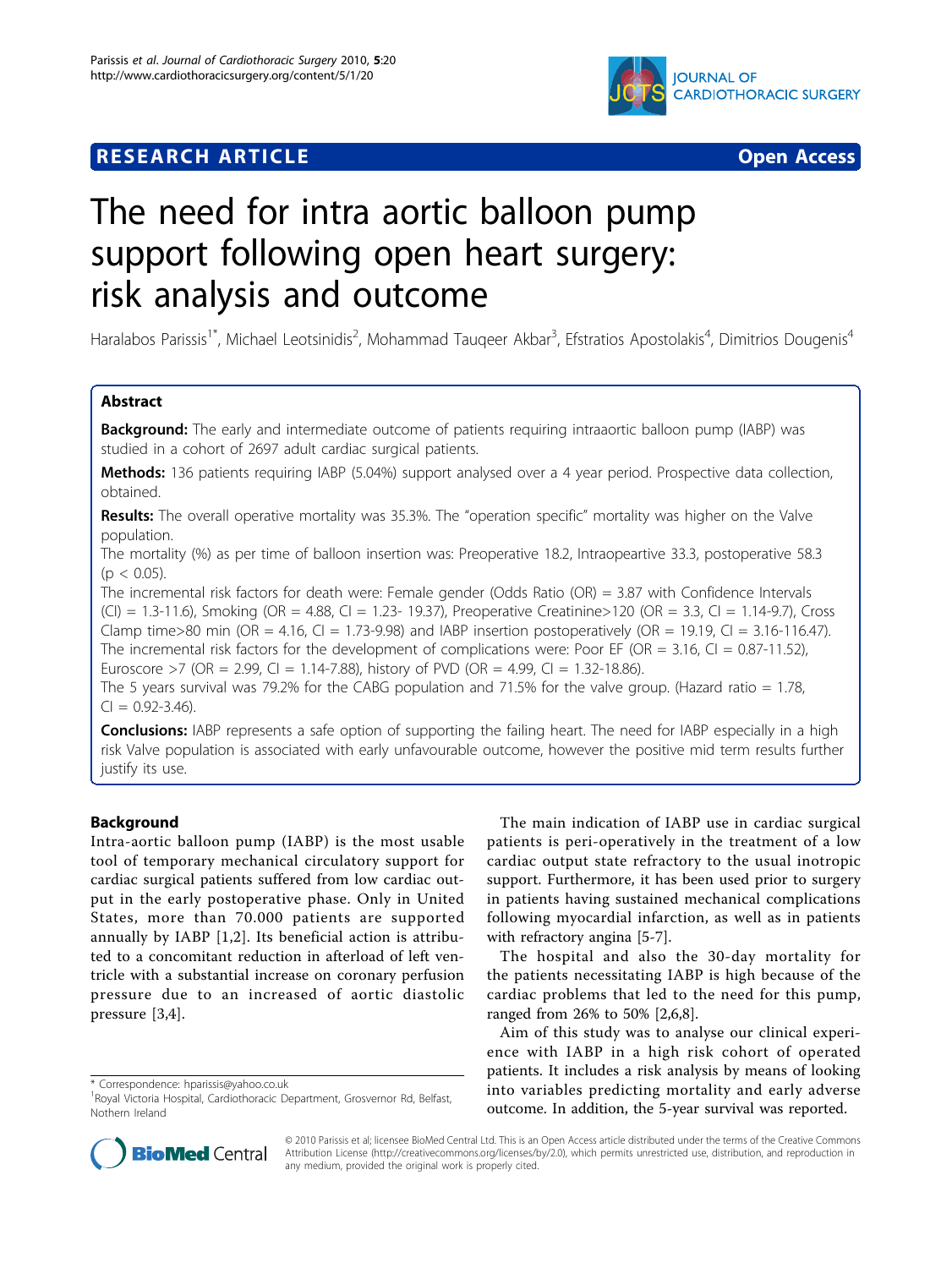#### Methods

Within a 4 year period between January 2000 and December 2004, 2697 consecutive adult patients underwent cardiac surgery; 136 patients (5.04%) required support with IABP. The mean age was  $66.3 +/- 9.9$  years (range from 39 to 82 years).

There were 99 (72.8%) males and 37 (27.2%) female patients. First operation was carried out in 119 patients (87.5%) and re-operations in 17 patients (12.5%). Brake down of the referrals showed elective 24.3%, urgent 50.7%, emergency 19.9% and salvaged operations in 5.1% of the cases. 16.9% of the patients were diabetics.

Data pertaining to the patients past medical history were studied and also variables (see Table 1) including age, gender, diabetes mellitus, hypertension, high cholesterol, smoking, history of peripheral vascular disease, BMI, preoperative NYHA classification, ejection fraction, history of previous myocardial infarction, serum creatinine, Euroscore, previous cardiac operations, indication and timing for IABP insertion, operative priority, the nature of the operation, cardiopulmonary bypass time and status following the procedure. The myocardial protection of choice was Blood cardioplegia solution delivered every 20 minutes in an antegrade fashion.

The indications for initiating treatment with IABP in this cohort of patients was the following: a) IABP support for persistent preoperative ischemia despite maximum medical treatment b) patients not able to be

| Table 1 The pre- and intra-operative data of the patients |  |  |
|-----------------------------------------------------------|--|--|
| supported with an IABP.                                   |  |  |

| <b>General characteristics</b>                |                 |  |  |  |
|-----------------------------------------------|-----------------|--|--|--|
| Number of patients                            | 136             |  |  |  |
| Male/female                                   | 99/37           |  |  |  |
| Age (y/s)                                     | $66.3 \pm 9.9$  |  |  |  |
| Height (cm)                                   | $171 + 8$       |  |  |  |
| Weight (kg)                                   | $79 \pm 10$     |  |  |  |
| <b>BSA</b>                                    | $1.77 + 9.3$    |  |  |  |
| Hypertension                                  | 42 pts          |  |  |  |
| Diabetes mellitus                             | 24 pts          |  |  |  |
| <b>Furoscore</b>                              | $8.43 + 4.5$    |  |  |  |
| Significant Left main CAD                     | 17 pts          |  |  |  |
| Ischemic mitral regurgitation 2+/4+           | 12 pts          |  |  |  |
| Ejection fraction $<$ 30%                     | 49 pts          |  |  |  |
| Operation's-time (min)                        | $365 \pm 52$    |  |  |  |
| Cardiopulmonary bypass-time (min):            |                 |  |  |  |
| CABG                                          | $102.1 + 34.72$ |  |  |  |
| AVR & CABG                                    | $161.5 + 38.2$  |  |  |  |
| Complex Cases                                 | $205 \pm 38$    |  |  |  |
| Myocardial ischemia-time (min)                | $89 \pm 23$     |  |  |  |
| Post op Cardiac Index (L/min/m <sup>2</sup> ) | $2.4 + 1.7$     |  |  |  |

discontinued from CPB although forced inotropic support, c) patients in low-cardiac output status just after a "difficult" discontinuation of CPB, supported by highdoses of inotropes, d) patients with "difficult" discontinuation from CPB and spontaneous appearance of arrhythmia (premature ventricular beats or VT) not amenable in anti-arrhythmic continuous infusion and e) post cardiotomy low cardiac output syndrome. Prophylactic initiation of IABP treatment was not advocated in any of the cases. A Datascope system (Datascope Corp, Paramus, NJ) was utilised. The IABP was introduced percutaneously through the common femoral artery in 131 patients and through an open access of the femoral artery in the remaining 5 patients.

Correct placement of the device was routinely confirmed with Chest X Ray in ICU. Once mediastinal drainage was minimum (< 50 ml/h), patients were anticoagulated with Heparin infusion, keeping the ACT >180-200 sec. Routine administration of a Cefalosporin  $2<sup>nd</sup>$  generation in combination with vancomycin, through out the IABP support, was maintained.

#### Statistical analysis

Collection of the data is served using the Patients Analysis and Tracking System (PATS) software. Eighty variables were prospectively collected and carefully validated before being analysed.

Categorical variables were tested using a qui square test or Fisher exact test (two-tailed), and continuous variables were tested using Students t test (two-tailed). A p Value of less than 0.05 was regarded as statistical significant. All calculations were made using SPSS 11 edition. Operative mortality is reported as 30 day mortality. Long term survival data were obtained by sending questionnaires to the medical practitioners (98.5% response). The median period of follow up was 64 ± 11 months. Survival analysis was performed according to Kaplan-Meier method using life tables. Survival rates were given as cumulative survival +/- standard error.

#### Results

The CABG, Valve and CABG and Valve population requiring IABP consist off 58.8%, 10.3% and 16.2% of the total number of patients treated with an IABP.

The mean Euroscore of the patients requiring IABP was  $8.43 \pm 4.5$  (range 4 to 16).

#### Preoperative intraaortic balloon pump support

Twenty two patients underwent IABP support preoperatively (16.2%). There was one elective case due to intractable angina (4.5%) and 8(36.3%) urgent cases (operated on at the same hospital admission) due to angina refractory to medical treatment. Eleven cases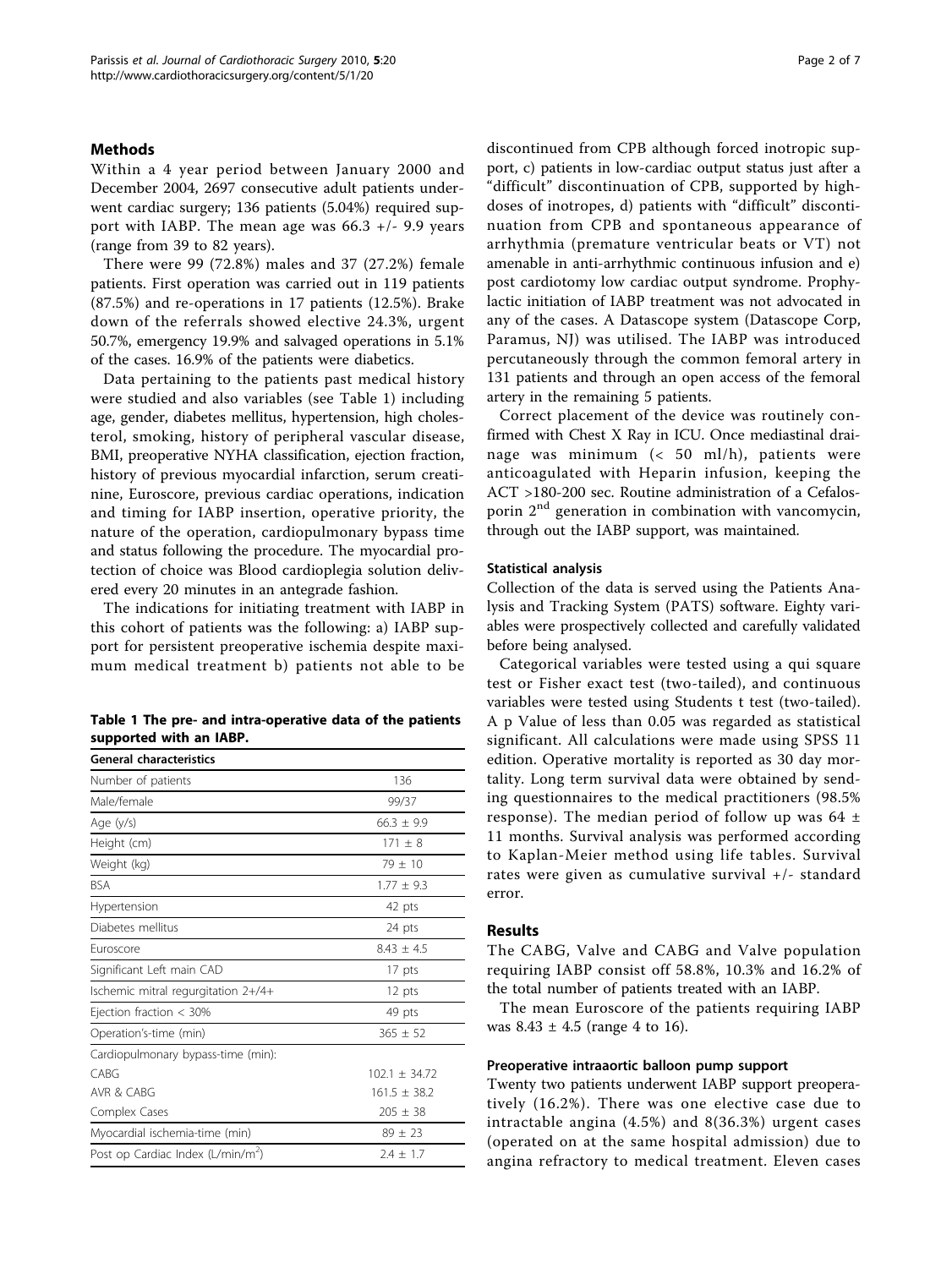Four patients died (mortality 18.18%) two from the emergency group & also the two patients operated on under salvaging conditions.

#### Intra-operatively intraaortic balloon pump support

Intra-operatively, ninety patients (66.2%) needed intraaortic balloon inserted following failure to be weaned off cardiopulmonary bypass. The overall mortality for this subgroup was 33.33% (30 patients).

#### Post-operatively intraaortic balloon pump support

Post operatively, twenty-four patients (17.6%) needed intraaortic balloon inserted due to low Cardiac output syndrome. The mortality of this subgroup was high, 58.33% (14 patients).

# Breaking down the procedures

The incidence of patients needed IABP support per year was between 4.2 and 5% with a mean incidence of 4.3  $\pm$ 0.6.

# The Coronary artery bypass graft (CABG) population

Out of 1919 CABG patients operated on (mean Euroscore  $3.71 \pm 1.25$ ) over the same period (5% of those patients had an Ejection Fraction less than 30% with an overall mortality of 12.5%) eighty patients required IABP (4.17%).

Out of the entire subgroup requiring IABP, 3 patients underwent off pump CABG and 77 patients on pump. The mean CPB time was  $102.1 \pm 34.72$  minutes.

The overall mortality of the subgroup requiring IABP was 16 patients (21.2%). There were 63 males (78.8%) and 17 females (21.2%). The mortality for the males was 14.28% and for the females 41.17% (p < 0.05). Nine patients requiring IABP support underwent a redo-CABG (11.25%) with a mortality of 11.1%.

# CABG and Valve population

Out of 211 CABG & Valve patients operated on over the same period, twenty two patients (10.42%) required support with IABP. 152 patients underwent CABG and AVR out of which 9 patients (5.92%) required IABP.

There were 53 GABG and MVR patients out of which 13 patients (24.5%) required IABP.

This subgroup consists of 13 males (59.1%) and 9 females (40.9%). The mean CPB time was  $161.5 \pm 38.2$  min.

The overall mortality was 11 patients (50%). The mortality for the males was 53.84% and for the females 44. 44%.

#### CABG and other

This group of patients consists of a high risk population of eleven patients. Six out of them underwent CABG & Ischemic Ventricular Septal Defect (VSD) repair with mortality of 50%.

# Valve population

Out of the total population of 281 AVR valves operated on during the study period, 7 patients (2.5%) required IABP. Out of the total population of 85 MVR valves, 4 patients (4.7%) required IABP. Out of the total population of 25 Double valves 3 patients (12%) required IABP. The overall mortality of the group was 9 patients (see Table 2). Although the mortality was high in this group of patients one has to state that the numbers reported are very small to derive conclusions.

#### Redo-operations

Out of 136 patients requiring IABP support, 17 cases were redo-operations (12.5%). Nine patients have had redo CABG, three had AVR/MVR and CABG, one had CABG and Aortic root replacement, one had CABG and aneurysm on a previous saphenous vein, and two patients underwent second time MVR operations. The overall mortality for the group was 27.1%.

# **Others**

From all 11 patients with post infarction VSDs over the 4 year period, 6 patients died (Mortality 54.5%). In all these patients a preoperative IABP support had been applied.

Eight patients underwent pericardiectomy (without CPB) and 2 of them developed early postoperatively low cardiac output syndrome; they were supported with an IABP and died (mortality of 25%).

#### Table 2 Procedures requiring IABP & mortality

| <b>Number</b><br><b>Procedures</b>    |     |         | <b>Percent Mortality</b> |  |
|---------------------------------------|-----|---------|--------------------------|--|
| <b>CABG</b> only                      | 80  | 58.8    | 16 (21.2%)               |  |
| CABG + Valve                          | 22  | 16.2    | 11 (50%)                 |  |
| $CABG + Other$                        | 11  | 8.1     | 6(54.5%)                 |  |
| CABG & VSD (6)                        |     |         | 3                        |  |
| CABG & Lung Biopsy (1)                |     |         |                          |  |
| CABG & Aortotomy & Exploration LV (1) |     |         |                          |  |
| CABG & LV Aneurysectomy (1)           |     |         | 0                        |  |
| CABG & Root Replacement (1)           |     |         | 0                        |  |
| CABG & SVG Aneurysm (1)               |     |         | 1                        |  |
| Valve Only                            | 14  | 10.3    | 9(64.3%)                 |  |
| Valve + Other                         | 2   | 1.5     | $\Omega$                 |  |
| Other                                 | 7   | 5.1     | 6 (85.3%)                |  |
|                                       | 136 | entries | 48 patients              |  |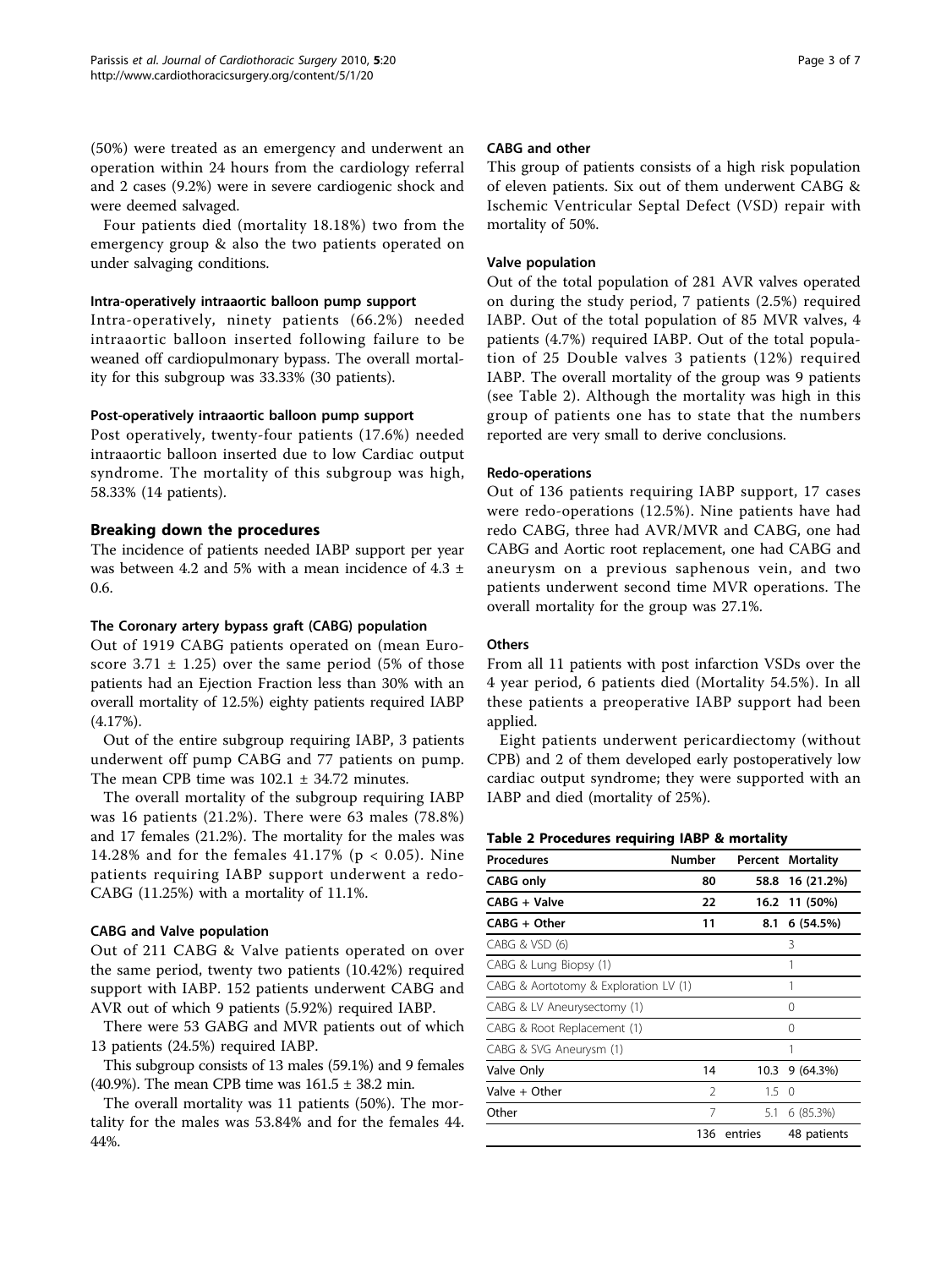|                               |          | <b>Status</b> |            | O.R.  | 95% C.I. |        |         |
|-------------------------------|----------|---------------|------------|-------|----------|--------|---------|
| <b>Risk factor</b>            |          |               | alive dead |       |          |        | p value |
| Gender                        | male     | 65            | 32         | 1.00  |          |        |         |
|                               | female   | 20            | 15         | 3.87  | 1.30     | 11.6   | 0.015   |
| Smoking                       | No.      | 33            | 9          | 1.00  |          |        |         |
|                               | Yes      | 13            | 10         | 4.88  | 1.23     | 19.37  | 0.024   |
|                               | Ex       | 39            | 28         | 3.62  | 1.20     | 10.98  | 0.023   |
| Pre Op Creatinine $\leq$ =120 |          | 70            | 32         | 1.00  |          |        |         |
|                               | >120     | 15            | 15         | 3.33  | 1.14     | 9.70   | 0.027   |
| Cross Clamp Time <= 80        |          | 66            | 22         | 1.00  |          |        |         |
|                               | > 80     | 19            | 25         | 4.16  | 1.73     | 9.98   | 0.001   |
| <b>IABP</b>                   | pre op   | 16            | 4          | 1.00  |          |        |         |
|                               | intra op | 59            | 29         | 4.27  | 0.95     | 19.15  | 0.058   |
|                               | post op  | 10            | 14         | 19.19 | 3.16     | 116.47 | 0.001   |

Table 3 Multivariate logistic regression analysis of the risk factors influencing mortality

#### Mortality & Morbidity

The overall 30 day mortality was 35.3%. The mortality was mainly due to a severe low cardiac output in 17 patients (12.5%), intractable sepsis 13 patients (9.6%) (MRSA 6, VRE 1, other 6), cardiac arrest 13 patients (9.6%), stroke 2 patients(1.5%), Ischeamic bowel 1(0.7%), Pancreatitis 1(0.7%), GI bleed 1 (0.7%).

A regression analysis (Table 3) taking into consideration all the variables mentioned at Materials and Methods, revealed that a female smoker with renal impairment who undergoes a complex lengthy procedure requiring IABP, has the higher mortality.

The incremental risk factors for development of complications were: Poor EF (OR = 3.16, CI = 0.87-11.52), Euroscore >7 (OR = 2.99, CI = 1.14-7.88), PVD (OR = 4.99, CI = 1.32-18.86).

The subgroup of patients required IABP support compare to the rest of the cardiac surgical population had a higher incidence of reoperation for bleeding (11.8% Vs 4.5%), prolong ventilation (42.6% Vs 7%), re-intubation rate (18.4% Vs 4.9%), tracheostomy rate (9.6% Vs 1.2%) and new dialysis required (23.5% Vs 4.9%).

#### Follow up/Survival

Actuarial survival curve for the entire group is presented in Figure [1](#page-4-0). Cumulative survival for the entire group was 85.2% at 4 years. There was a difference in survival between GABG and Valve subgroups as per Figure [2](#page-4-0). According to this the 5 years survival was 79.2% for the CABG versus 71.5% for the valve subgroup. (Hazard ratio = 1.78, CI =  $0.92-3.46$ ).

#### **Discussion**

The need for increased use of IABP during cardiac surgery in the recent years has been reported by many groups [[5](#page-6-0),[9](#page-6-0)]. This is mainly due to the fact that the patient population has changed and now includes older patients with multi-vessel disease and more impaired ventricles. On the other hand, there is a lower threshold for IABP use due to improve technology and lower rate of complications [[5\]](#page-6-0).

In our series IABP used in 5% of the cases, however its use was increased to 24.5% in patients requiring MVR and CABG procedure. This probably reflects the severity of LV dysfunction and the high incidence of low cardiac output syndrome in this group of patients.

As per other groups [[10\]](#page-6-0) the majority of the devices were inserted pre and intra operatively (82.4%). The preoperative indications were mainly unstable coronary syndrome with multivessel disease refractory to maximum medical therapy or symptomatic coronary disease with hemodynamic instability. IABP was not used for "prophylactic reasons"; it is unclear in the literature as to which patients would benefit from IABP support prior to surgery [\[11,12\]](#page-6-0). Some institutions however, they use the device too early and too often and they claim lower overall mortality [\[13\]](#page-6-0).

The CPB time was prolonged  $(205 \pm 38 \text{ min})$  for the complex cases. That was most probably due to: bleeding, a prolong "resting on CPB" after aortic cross-clamp removal because of difficulties in weaning from CPB and also a rather high threshold for intraoperative IABP insertion.

Ninety patients had intraaortic balloon inserted intraoperatively with a mortality of 33.3%. We attempt to split the intraoperative IABP insertion patient group into subgroups depending on time of IABP insertion and compare the outcome; however it became apparent that this was not feasible because the number of patients in those subgroups were too small to demonstrate any differences.

Through out the literature the mortality rates range widely from 7% to 86% [[14,15](#page-6-0)]. This is probably due to the heterogeneous groups of patients considered. With the wide range of indications some series have included low risk patients, whereby the device was inserted prophylactically, with subsequent favourable outcome. The overall mortality in our series was around 36%. This obviously reflects a population of high risk patients. The mean age was high and also the percentage of patients operated on for a reason other than CABG was 41.2%. Comparing the overall mortality of the CABG patients needed the IABP device versus the entire CABG population with a poor EF we found that the first group has higher mortality 20% Vs 12.5%. Furthermore, higher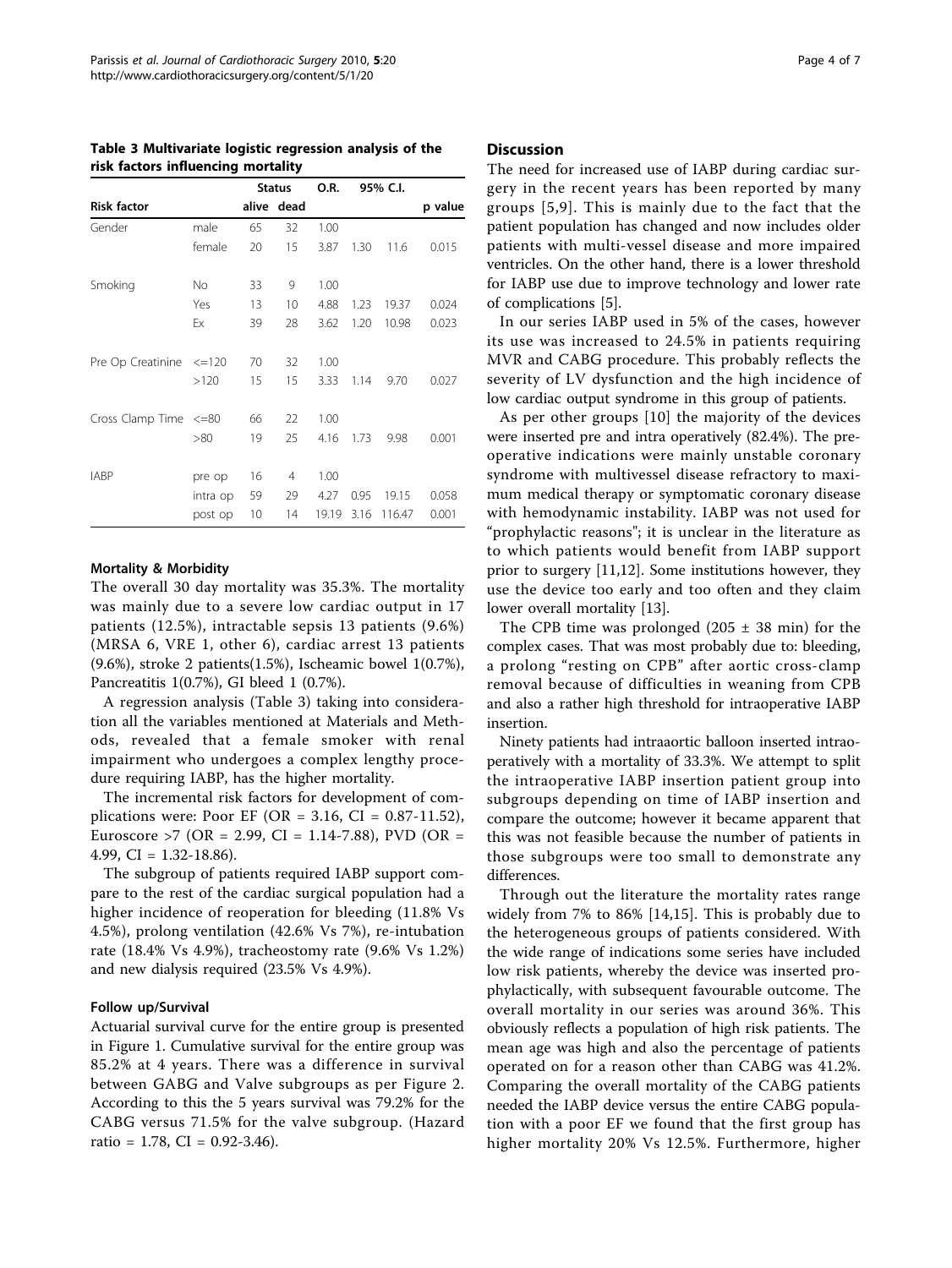<span id="page-4-0"></span>

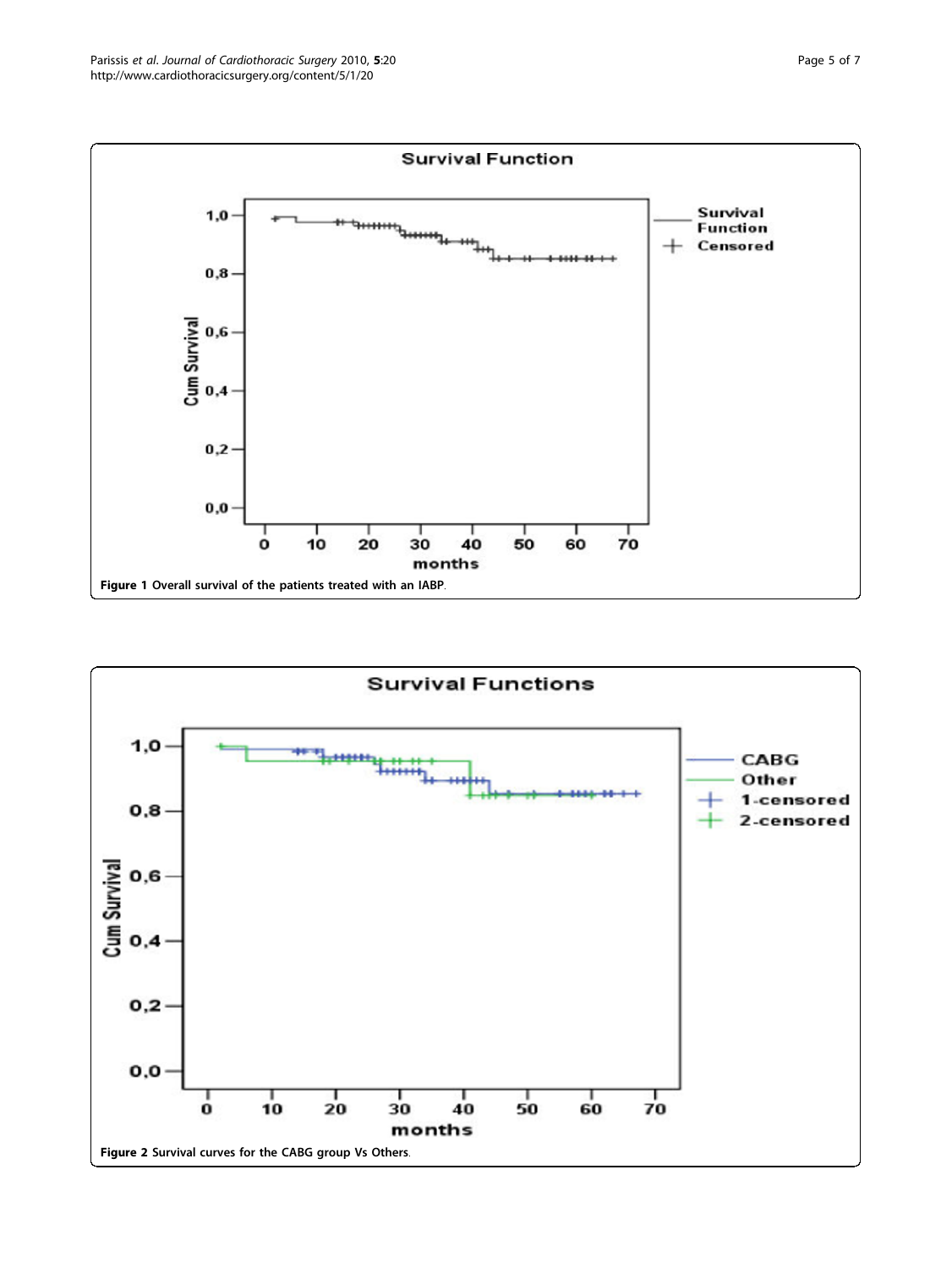mortality was detected (41.17%) in the female ischemic group that required treatment with IABP. The percentage of valve surgery patients requiring IABP is smaller (2.5%) compare to the CABG population. Therefore in our series out of a total number of 391 patients requiring single or double valve replacement (aortic  $\pm$  mitral) 14 patients were supported with IABP. Nine patients died (64.3%). This is a group of patients with severe cardiogenic shock whereby the IABP was used post operatively with no real influence on the adverse outcome.

Timing of insertion and operative mortality has been reported by few groups [[10,16](#page-6-0)] with outcome similar to our study. Like others [[16\]](#page-6-0) the lowest mortality was observed in elective male CABG patients to whom the IABP device had been inserted preoperatively. It is possible that better survival associated with preoperatively IABP insertion is predictable due to the fact that this subgroup is mainly suffer from intractable unstable angina in comparison to the subgroup requiring IABP support following peri or postoperative cardiogenic shock. Nevertheless, one would argue that optimal pre anaesthetic induction support with IABP minimizes perioperative ischemia and inotropic use and therefore reduces the incidence of postoperative cardiogenic shock. In summary, although this report failed to produce robust data, it showed a trend towards positive outcome when the IABP was inserted preoperatively.

Incremental risk factors for perioperative death have been reported by various investigators [[10](#page-6-0),[17,18](#page-6-0)]. In a large retrospective study by Torchiana et al [[17\]](#page-6-0) independent predictors of death were age, MVR, prolonged CPB time, emergency operation, preoperative renal dysfunction, ventricular arrhythmias, right ventricular failure and emergency reinstitution of cardiopulmonary bypass. In another elegant study by Arafa et al [[18](#page-6-0)] serum creatinine levels, EF, perioperative MI, timing of IABP insertion and indication for operation were independent predictors of early death. Although our study includes smaller number of patients the incremental risk factors for early death are similar with the aforementioned reports.

Surprisingly the overall mortality for redo CABG patients requiring IABP treatment was at around 11%. This is probably due to the fact that in the majority of those cases the EF was only moderate impaired and the IABP was inserted prophylactically preoperatively under stable circumstances.

The complication rates are higher in older studies [[5,10](#page-6-0),[19](#page-6-0),[20\]](#page-6-0) and lower in more recent publications [[21-23\]](#page-6-0). In our study, IABP support was found to be associated with considerably higher morbidity, by means of prolonged Intensive Care Unit stay, CVVH support and tracheostomy rate. Those findings reflect the importance of multidisciplinary approach for providing care in this high risk subgroup.

In our report, cold pulse-less leg was detected in 1/4 of the cases. In 18 patients the ischemia resolved when the IABP was removed and in 8 patients following thrombectomy. Similar to other reports [\[21,24\]](#page-6-0), poor EF and history of peripheral vascular disease were the incremental risk factors for development of vascular complications. In addition, Euroscore above 7 reflected the severity and comorbidity of the preoperative status of such patients.

Finally the cumulative survival of 85,2% in 4 years is rather higher compare with other groups[[5](#page-6-0),[18](#page-6-0),[25\]](#page-6-0). Moreover there was a trend towards higher survival on the CABG population. (The 5 years survival was 79.2% for the CABG versus 71.5% for the valve group. (Hazard ratio = 1.78, CI =  $0.92-3.46$ ).

#### Conclusions

This is a report of ongoing clinical practice. The subgroups (valves etc) of the patients supported with IABP are small; therefore the derived results should be taken with skepticism. The weaknesses of the study are due to its observational character; furthermore there may also be a selection bias for patients supported (ie.pre/postoperatively) with an IABP, due to individual clinical practices patterns. Lastly, variables that were not collected from the database (PATS) were obviously missed out from the multiple logistic regression analysis model.

In summary the peri-operative mortality of patients needed IABP support remains high. The mortality is increased exponentially when low cardiac output occurs in ischemic female population who also required concomitant valve surgery.

Nevertheless the use of IABP is justifiable. With respect to timing of IABP insertion, the literature is lacking on well defined guidelines. There is a trend to suggest that earlier use of the device is associated with better outcome possibly due to a better myocardial protection, but this remains to be tested with appropriate trials.

#### Author details

<sup>1</sup> Royal Victoria Hospital, Cardiothoracic Department, Grosvernor Rd, Belfast, Nothern Ireland. <sup>2</sup> Department of Statistics and Epidimiology, Patras University, Greece. <sup>3</sup>Cardiothoracic Department, Essex Cardiothoracic Centre Essex, UK. <sup>4</sup>Department of Cardiothoracic Surgery Patras University, Greece.

#### Authors' contributions

Haralabos Parissis conceived of the study, gathered the data and wrote the manuscript, Michael Leotsinidis participated in the design of the study and performed the statistical analysis, Mohammad Tauqeer Akbar participated in the sequence alignment, Efstratios Apostolakis participated in the design and coordination Dimitrios Dougenis overlooked the progress of the manuscript and advised on valuable amendments. All authors read and approved the final manuscript.